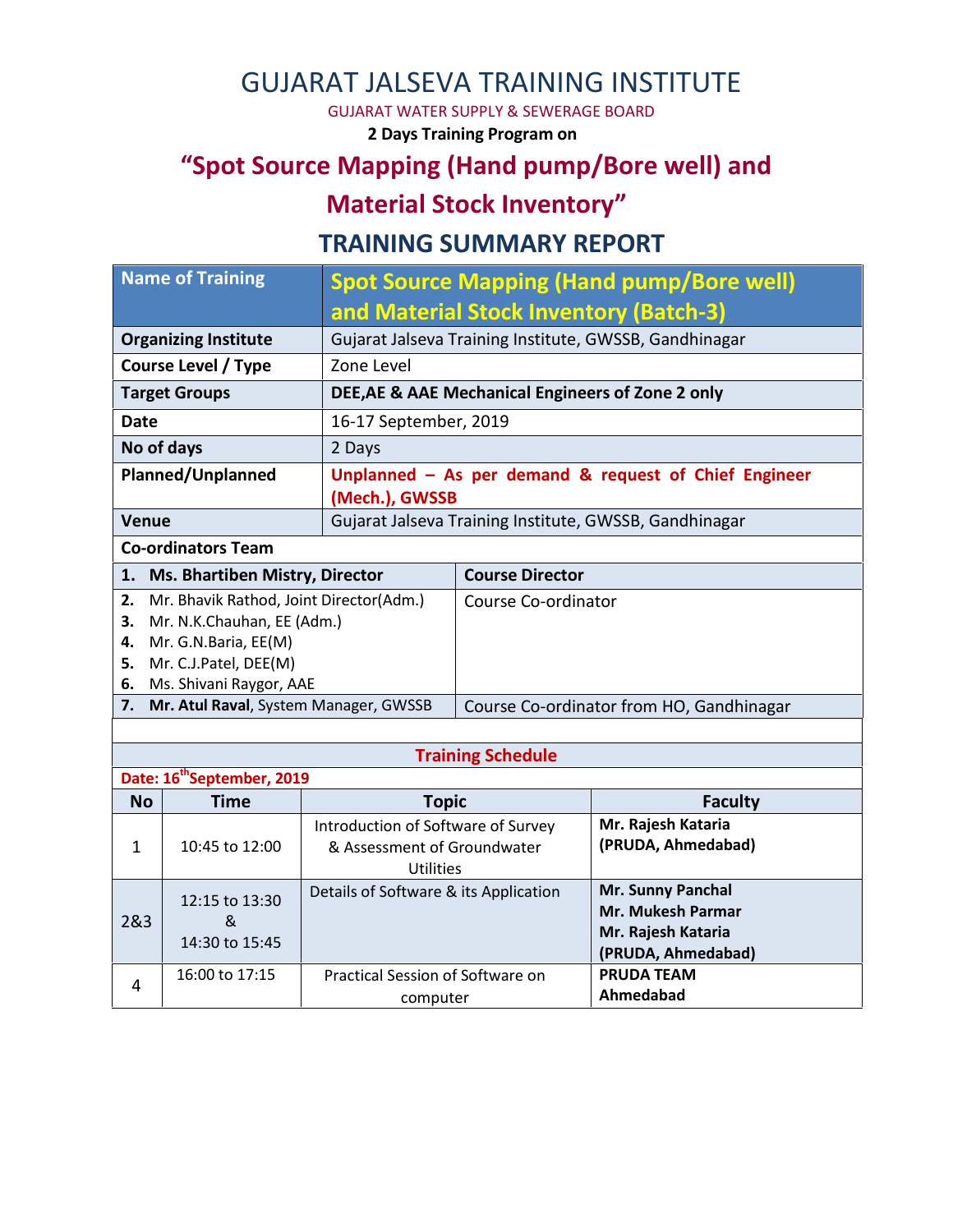| Date: 17 <sup>th</sup> September, 2019 |                  |                                                         |                       |  |  |  |  |
|----------------------------------------|------------------|---------------------------------------------------------|-----------------------|--|--|--|--|
| 1                                      | 10:00 to $11:15$ | <b>Material Stock Inventory</b>                         | Ms. Kinjal Dalwadi,   |  |  |  |  |
|                                        |                  |                                                         | AAE, Computer cell,   |  |  |  |  |
|                                        |                  |                                                         | <b>GWSSB</b>          |  |  |  |  |
| $\overline{2}$                         | 11:30 to 12:45   | <b>Asset Mapping</b>                                    | Ms. Kinjal Dalwadi,   |  |  |  |  |
|                                        |                  |                                                         | AAE, Computer cell,   |  |  |  |  |
|                                        |                  |                                                         | <b>GWSSB</b>          |  |  |  |  |
| 3&4                                    | 13:45 to 15:00   | WS/WMS Modules and                                      | Sh. Rahul Solanki,    |  |  |  |  |
|                                        | &                | Practice Session,                                       | System Analyst,       |  |  |  |  |
|                                        | 15:15 to 17:00   | Computer Lab, 3rd Floor, GJTI                           | Computer Cell, GWSSB, |  |  |  |  |
|                                        |                  |                                                         | Gandhinagar           |  |  |  |  |
| <b>Total Nos. of Participants</b>      |                  | 23                                                      |                       |  |  |  |  |
|                                        |                  | (19 Regular Employees of GWSSB + 4 Apprentice Engineer) |                       |  |  |  |  |

### **List of Participants (Regular Employees of GWSSB)**

| <b>No</b>                                | <b>CPF</b>               | Name of Employee |                                       | Designation | <b>Office</b>                       | Place        |  |  |  |
|------------------------------------------|--------------------------|------------------|---------------------------------------|-------------|-------------------------------------|--------------|--|--|--|
| $\mathbf 1$                              |                          | Mr.              | Amit Arvindbhai Solanki               | AAE Mech.   | <b>PHMSD</b>                        | Bhiloda      |  |  |  |
| $\overline{2}$                           |                          | Mrs.             | Anjana Rajendrasinh Rathod            | AAE Mech.   | <b>PHMSD</b>                        | Anand        |  |  |  |
| 3                                        | 2778                     | Mr.              | Bipinchandra B Patel                  | DEE Mech.   | <b>PHMSD</b>                        | Shihori      |  |  |  |
| $\overline{4}$                           |                          | Miss.            | Charmi Sunilkumar Bhatt               | AAE Mech.   | <b>PHMC</b>                         | Ahmedabad    |  |  |  |
| 5                                        |                          | Mrs.             | Dipali H Pathak                       | AAE Mech.   | <b>PHMSD</b>                        | Gandhinagar  |  |  |  |
| 6                                        |                          | Mr.              | Mehulkumar Rameshbhai Patel           | AAE Mech.   | <b>PHMSD</b>                        | Bhiloda      |  |  |  |
| 7                                        | 10181                    | Mr.              | Hitendra Ganeshbhai Chaudhary         | AAE Mech.   | <b>PHMSD</b>                        | Visnagar     |  |  |  |
| 8                                        | 3116                     | Mr.              | Jalpesh D Chaudhary                   | DEE Mech.   | <b>PHMSD</b>                        | Deesa        |  |  |  |
| 9                                        | 10104                    | Miss.            | Jayshri Amrutbhai Prajapati           | AAE Mech.   | <b>PHMSD</b>                        | Mehsana      |  |  |  |
| 10                                       | 10420                    | Mrs.             | Jigisha Rasikbhai Prajapati           | AAE Mech.   | <b>PHM Store Sub</b><br>Div.        | Gandhinagar  |  |  |  |
| 11                                       |                          | Miss.            | Jyoti Sitarambhai Patel               | AAE Mech.   | <b>PHMD</b>                         | Mehsana      |  |  |  |
| 12                                       | 2426                     | Mrs.             | Kaumudini B Bhatla                    | DEE Mech.   | <b>Water Tanker</b><br><b>Odhav</b> | Ahmedabad    |  |  |  |
| 13                                       | 4487                     | Mr.              | Kishanbhai B Shukla                   | DEE Mech.   | <b>PHM Store Sub</b><br>Div.        | Rajkot       |  |  |  |
| 14                                       | 10221                    | Mr.              | Shamalbhai Kalaji Patel               | AAE Mech.   | <b>PHMSD</b>                        | Deesa        |  |  |  |
| 15                                       | 2154                     | Mr.              | Vinodkumar Virchandbhai<br>Limbachiya | AAE Mech.   | <b>PHMD</b>                         | Palanpur     |  |  |  |
| 16                                       | 10130                    | Mr.              | Vipulchandra Bababhai Prajapati       | AAE Mech.   | <b>PHMSD</b>                        | Visnagar     |  |  |  |
| 17                                       |                          | Mr.              | Vipulkumar Narayanbhai Limbat         | AAE Mech.   | <b>PHMSD</b>                        | Khedbhrahma  |  |  |  |
| 18                                       | 2701                     | Mr.              | Yogeshbhai Ambalal Khadaliya          | DEE Mech.   | <b>PHMSD</b>                        | Shankheshwar |  |  |  |
| 19                                       |                          | Mrs.             | Zalak R Kumpavat                      | AAE Mech.   | <b>PHMSD</b>                        | Ahmedabad    |  |  |  |
| <b>List of Participants (Apprentice)</b> |                          |                  |                                       |             |                                     |              |  |  |  |
| 20                                       | $\overline{\phantom{0}}$ | Mr.              | Vishnu S Ezhuva                       | Apprentice  | <b>Head Office</b>                  | Gandhinagar  |  |  |  |
| 21                                       | $\overline{a}$           | Mr.              | Sumit M Trivedi                       | Apprentice  | Head Office                         | Gandhinagar  |  |  |  |
| 22                                       |                          | Mr.              | Hardik R Algotar                      | Apprentice  | <b>PHMSD</b>                        | Khedbhrahma  |  |  |  |
| 23                                       | $\overline{\phantom{0}}$ | Mr.              | Sneh J Shah                           | Apprentice  | <b>PHMSD</b>                        | Ahmedabad    |  |  |  |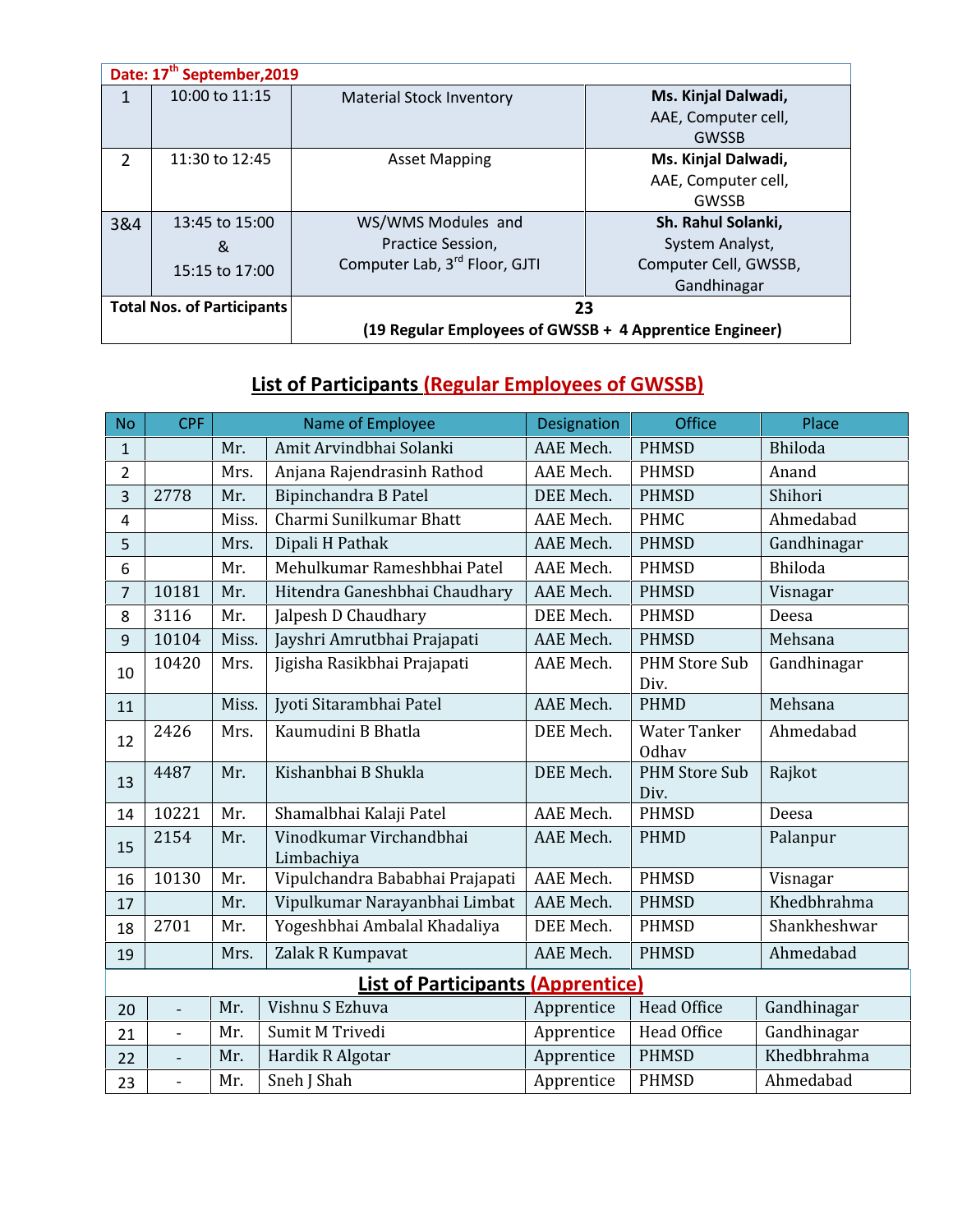# **PhotoGallery**

#### 1. **Inaugural Session**



2. **Sh. Rajesh Katariya**, PRUDA, Ahmedabad addressing the trainees

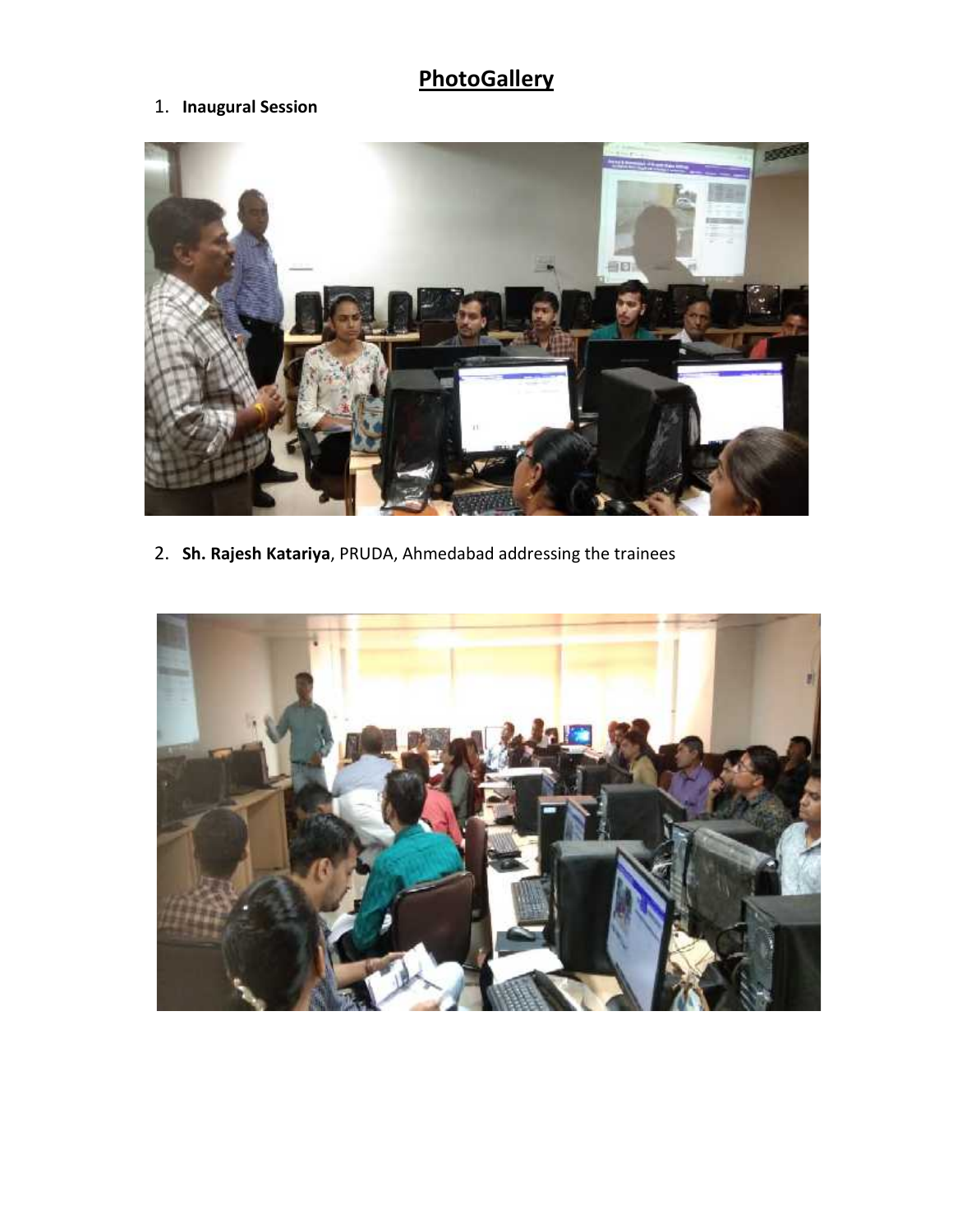3. **Practical Session of PRUDA Software**



4. **Ms. Kinjal Dalwadi**, AAE, Computer Cell, Gandhinagar addressing the trainees